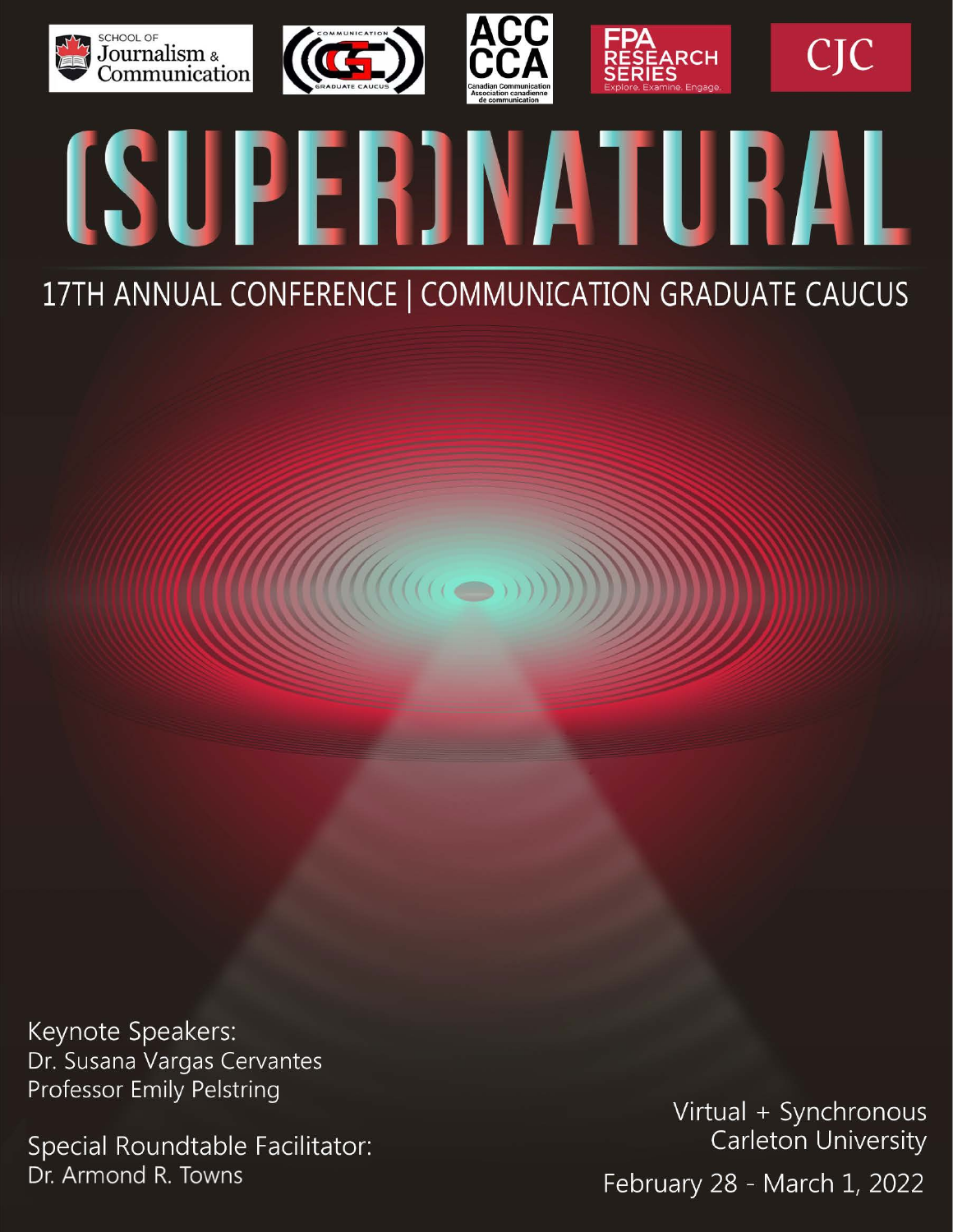# (Super)Natural

17th Annual Communication Graduate Caucus Conference February 28 - March 1, 2022 | Virtual and Synchronous via Zoom - Carleton University Register here: <https://www.eventbrite.ca/e/supernatural-conference-tickets-256099128387>

The 2022 conference theme imagines us as mediums, communicating with entities beyond our perception and expanding our senses into unknown spaces. Let us explore the Othered voices that haunt and disrupt the words of Western theoretical canons and the bellowing ghosts of fraught histories. Consider the enchantments of the internet and how we can illuminate the demons from the darkest corners of the digital network. And what makes something science fiction versus supernatural? Where is the divide between the paranormal and science, and how do we decide what is considered a "natural" part of the scientific world? How does the (super)natural world itself work towards influencing our perceptions? Beyond the spooky, we invite intersectional discussion around communication within the natural world, and how it is supported and extended by technology and media. We strive to understand the infrastructures and their impacts on the environment and non-human beings, but also human nature itself. We understand the terms "nature" and "natural" broadly, but how does communication extend/contend with the natural? We stand in a moment where the past and the present are colliding. Stretching and making flexible historically fixed objects might prove productive in order to generate new articulations of the future.

We look forward to you joining us at this event, Alex Milton, Justine Routhier, Maria-Antonia Urso & Shanice Bernicky The 2022 CGC Conference Committee

#### **Including Panels on:**

- Identity Building and Control
- Sound and Immortalization
- Media and Representation
- Ritual and Collectivization
- Hauntology and Temporality
- **Symbiosis**
- Fact and Fiction
- Religion and the Cosmos
- Economy and Technology<br>• As well as an undergradua
- As well as an undergraduate panel!

## **with Keynote Speakers:**



**Susana Vargas Cervantes** writes, researches and teaches. Her research mines the connections between gender, sexuality, class and skin tonalities to reconceptualize pigmentocracy. She is the author of the book *The Little Old Lady Killer: The Sensationalized Crimes of Mexico's First Female Serial Killer* (NYU Press, 2019) and *Mujercitos*  (Editorial RM, 2015). After a Fulbright Visiting Fellowship at Columbia University, she joined Carleton University as an Assistant Professor in Communication and Media Studies.